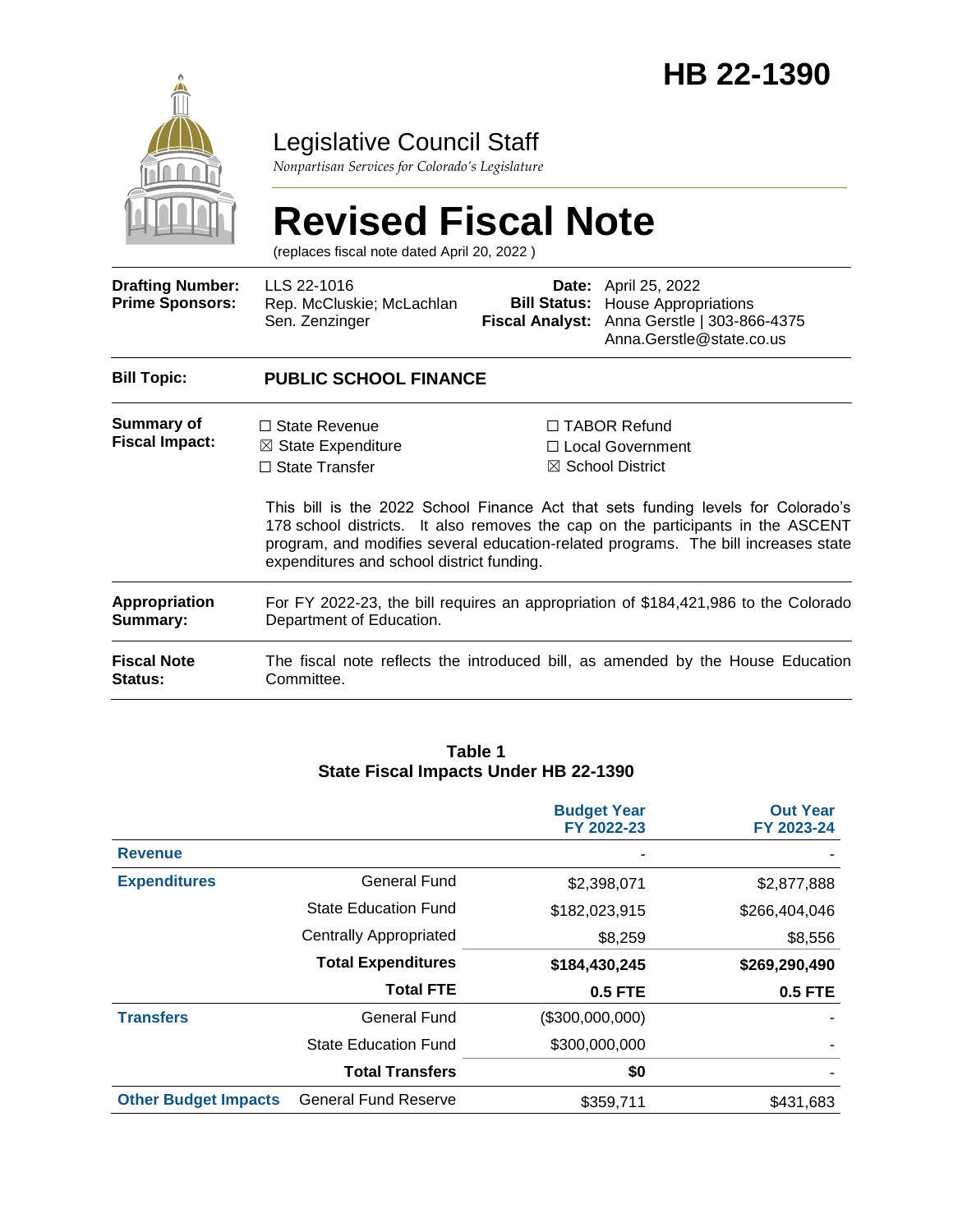Page 2

#### **Summary of Legislation**

The bill makes changes to state law regarding the funding of public schools and associated programs within the Colorado Department of Education (CDE).

**Base per pupil funding.** The bill increases base per pupil funding for FY 2022-23 by \$252.88 to \$7,478.16, which reflects a 3.5 percent inflation rate.

**Budget stabilization factor.** The bill decreases the budget stabilization factor by \$182.0 million, from \$503.3 million in FY 2021-22 to \$321.2 million in FY 2022-23. For FY 2023-24, the bill specifies that the budget stabilization factor cannot exceed FY 2022-23 levels.

**ASCENT program.** The bill modifies the Accelerating Students through Concurrent Enrollment (ASCENT) program**.** The number of participating students, which is determined through the budget process, is currently capped at 500 students, and students must be designated by CDE to participate. The bill removes the limit on the number of students who can participate, and allows the district or school to designate eligible students for participation instead of the CDE.

The bill reduces the number of credit hours of postsecondary work ASCENT students are required to complete prior to the student's twelfth grade year from 12 to 9. Districts and charter schools must report to CDE the estimated number of ASCENT participants for the upcoming school year, and CDE must report the total estimated participants to the General Assembly as part of its budget request.

The bill repeals provisions requiring students who do not complete concurrent enrollment courses to repay the amount of tuition paid by the LEP on the student's behalf.

**District auditing requirements.** Under current law, school districts must conduct an annual audit of financial statements, and submit the audit report to the Office of the State Auditor (OSA) within thirty days after receiving the report. If the audit is not submitted within three months after the deadline, the State Auditor may require the county treasurer to prohibit the release of local tax money to the district. The bill grants an additional extension of 12 months to districts that:

- are classified as rural or small rural;
- have exhausted all available extensions in current law; and
- demonstrate to the state auditor that the district was unable to retain an auditor to complete the annual audit.

If a district does not complete an audit within the extension, the Office of the State Auditor must make or cause the audit to be made, subject to provisions in current law.

**American Indian mascots.** If a public school was notified between May 1 and June 1, 2022 that use of their mascot is prohibited because it includes an American Indian tribe, individual, or custom, the school must discontinue the use by June 1, 2023, an extension of one year.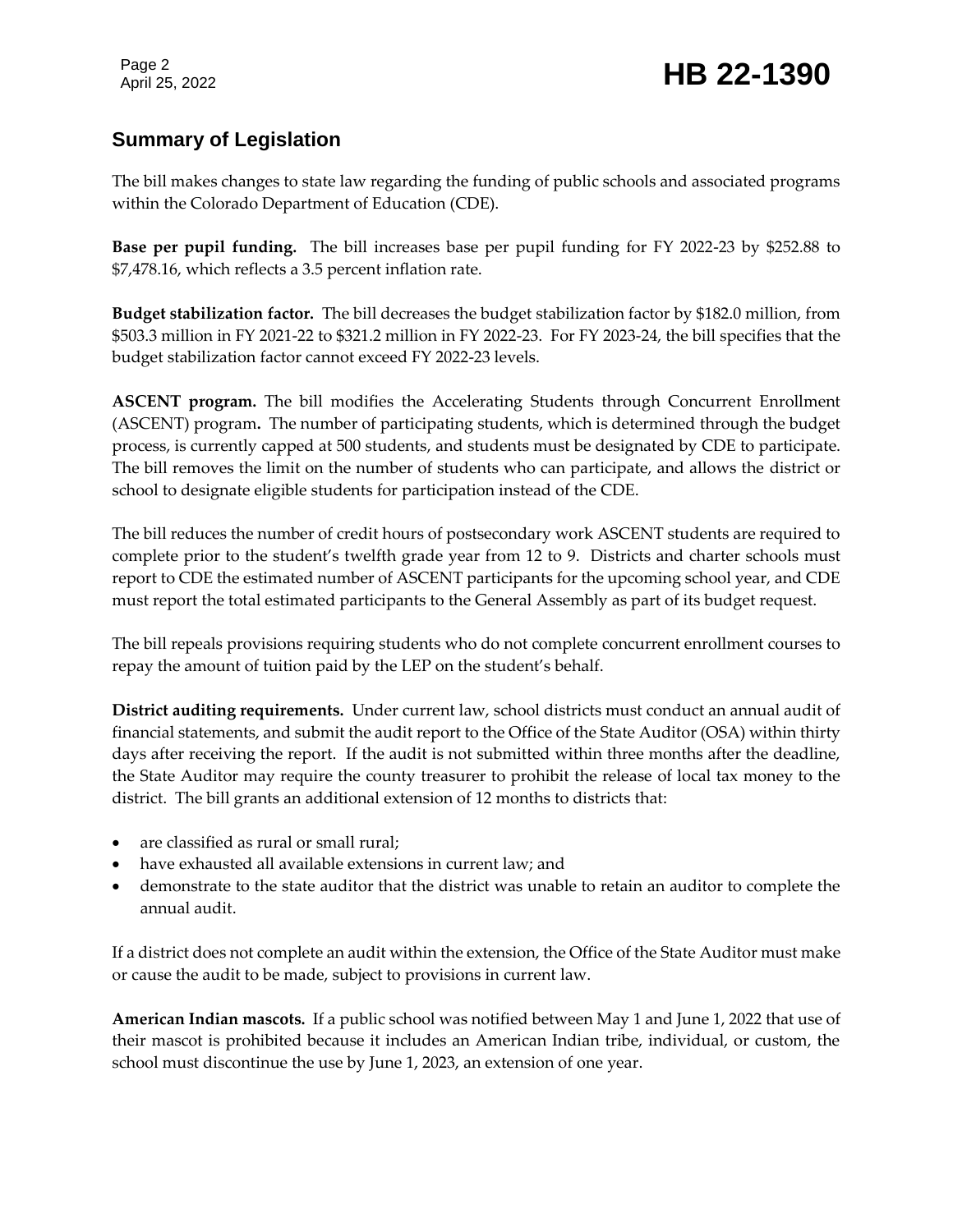## Page 3

## Page 3<br>April 25, 2022 **HB 22-1390**

**BOCES schools.** The bill extends for six months, through December 31, 2022 the requirement that a Board of Cooperative Educational Services (BOCES) obtain written consent from a school district before authorizing a school or an additional location of an existing school that is physically located within the boundaries for that district, provided the school district is not a member of the BOCES. This requirement does not apply to a school operating prior to June 11, 2021, as long as the school continues to operate through December 31, 2022.

**School choice.** The bill specifies that if a school district enrolls a student whose parent is a resident of the state, but not the district, the school district must not charge tuition for the student to attend school in the district, regardless of the circumstances of the student's enrollment.

**Program changes.** The bill makes the following changes to education policies and programs:

- extends the dyslexia screening and intervention pilot program by one year;
- extends the K-5 Social Emotional Health Pilot Program by one year and modifies the requirements for school mental health professionals participating in the program;
- allows districts to carry over more than 15 percent of FY 2021-22 READ Act per pupil intervention funds for use in FY 2022-23;
- allows recipients of the educator recruitment and retention grant to agree to teach in an educator shortage area as a condition of program participation, as determined by the State Board of Education;
- clarifies the program match requirement for vendors that contract with CDE to develop a quality teacher and recruitment program;
- repeals the provision allowing CDE to annually reallocate money among providers participating in the local school food purchasing program;
- allows 20 percent of the money appropriated for the Imagination Library program in FY 2022-23 and thereafter to be used by the contracted program operator for operating costs; and
- specifies that, due to the suspension of funding in FY 2020-21, the third year of the local accountability system grant program is FY 2022-23. The bill appropriates \$100,000 for the program evaluation that must occur in the program's third year.

**Home-based education codes.** The bill requires that CDE, upon request of a school district, must assign a separate school code to a program that provides homeschool enrichment services.

#### **Background**

The ASCENT program allows selected students to enroll in postsecondary courses and be included in a local education provider's pupil enrollment during the year following the student's fourth year of high school. In recent years, the General Assembly has approved 500 slots per year.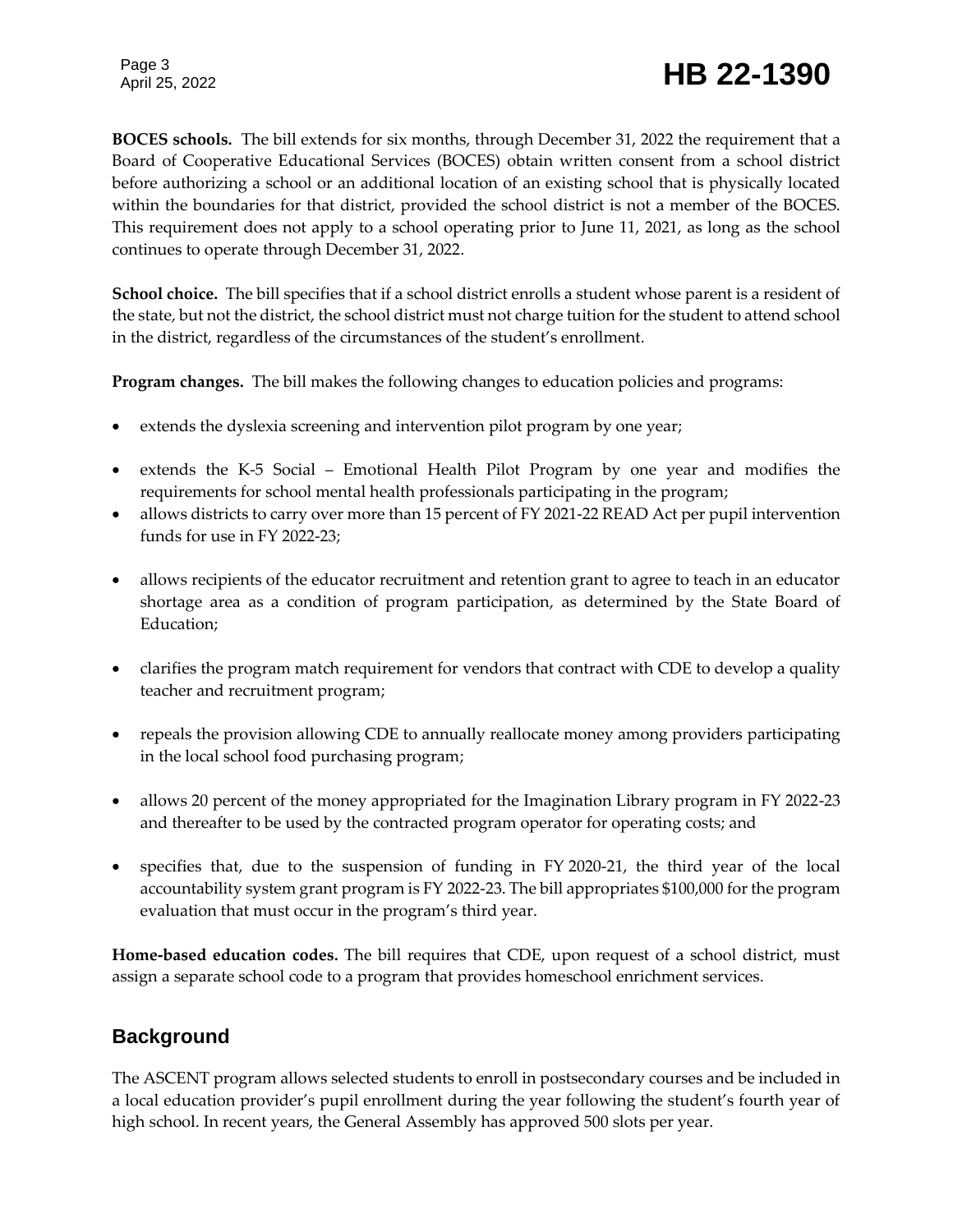#### **State Revenue**

By providing certain schools an extension to comply with the prohibition on American Indian mascots, the bill may decrease fine revenue that would have been deposited in the State Education Fund in FY 2022-23. The fiscal note assumes that schools will utilize the extension to comply, and that any fine revenue collected in FY 2023-24 will be minimal.

#### **State Transfer**

In FY 2022-23, the bill transfers \$300.0 million from the General Fund to the State Education Fund.

#### **State Expenditures**

In FY 2022-23, the bill increases state expenditures by \$184.4 million. In FY 2023-24, the bill increases state funding by \$269.3 million; that amount does not include changes to school finance as a result of actual enrollment, local share, and inflation. The components of the expenditure changes are listed in Table 2 and discussed below.

|                                               | FY 2022-23    | FY 2023-24    |
|-----------------------------------------------|---------------|---------------|
| <b>Department of Education</b>                |               |               |
| <b>Personal Services</b>                      | \$36,238      | \$39,533      |
| <b>Operating Expenses</b>                     | \$675         | \$675         |
| Capital Outlay Costs                          | \$6,200       |               |
| State Share of School Finance – Base & BSF    | \$182,023,915 | \$266,404,046 |
| State Share of School Finance - ASCENT        | \$2,101,985   | \$2,837,680   |
| Homeschool Coding Change                      | \$25,000      |               |
| Local Accountability Systems Grant Evaluation | \$100,000     |               |
| Dyslexia Pilot Program Continuation           | \$127,973     |               |
| Centrally Appropriated Costs <sup>1</sup>     | \$8,259       | \$8,556       |
| <b>Total Cost</b>                             | \$184,430,245 | \$269,290,490 |
| <b>Total FTE</b>                              | 0.5 FTE       | 0.5 FTE       |

#### **Table 2 Expenditures Under HB22-1390**

<sup>1</sup> *Centrally appropriated costs are not included in the bill's appropriation.*

**School finance – FY 2022-23.** The bill sets total program funding for FY 2022-23 at \$8.4 billion. This represents a 3.67 percent (\$321.2 million) reduction from what funding levels would be without the budget stabilization factor. Compared to current law, the bill increases total program funding in FY 2022-23 by \$184.1 million, including \$182.0 decrease in the budget stabilization factor (\$149 higher than the amount set aside by the Joint Budget Committee, due to a technical adjustment.), and \$2.1 million for the estimated increase in the ASCENT program.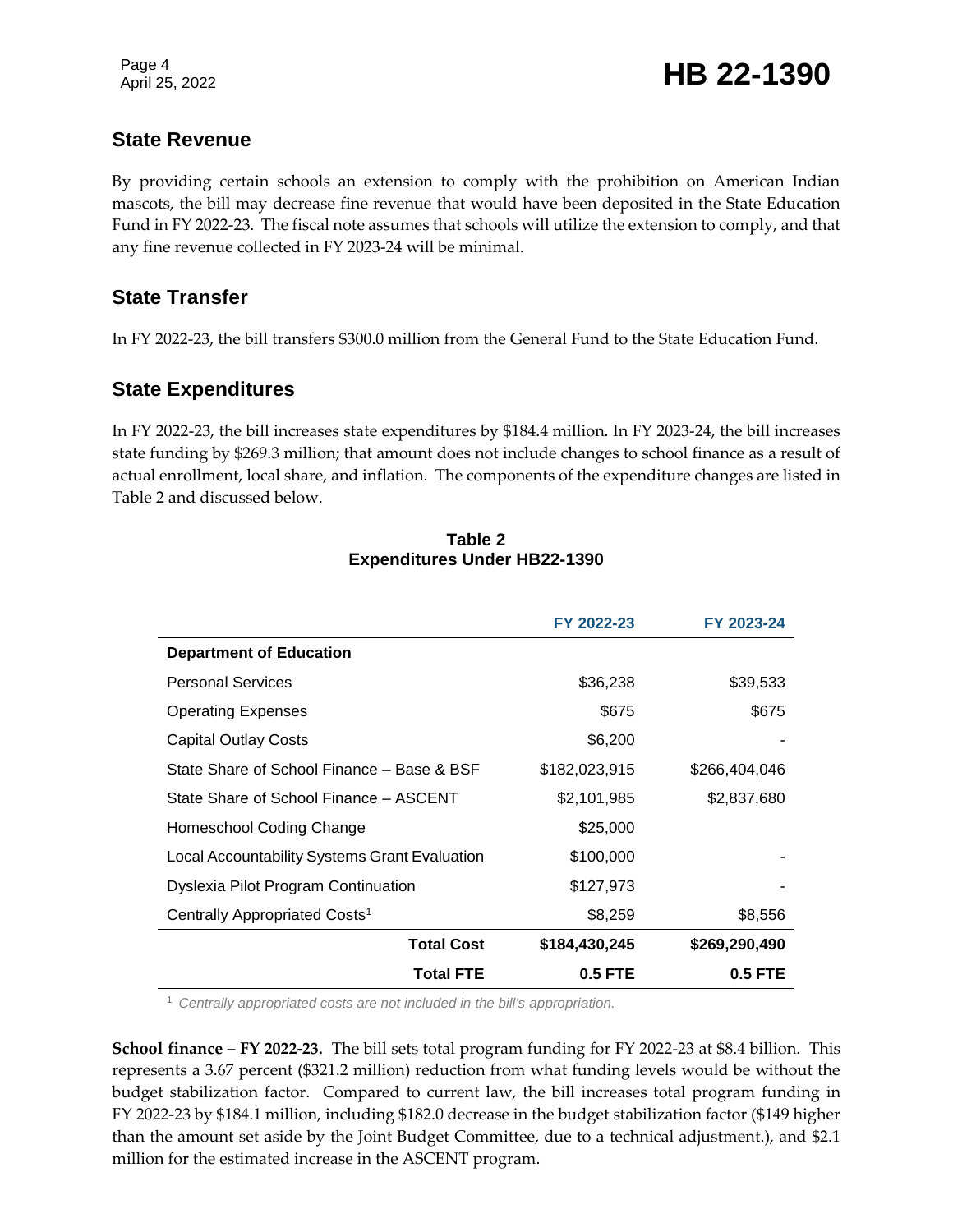Compared to actual funding in FY 2021-22, the bill increases total program funding by \$433.1 million. State expenditures for school finance will increase by \$356.6 million and the local share of funding will increase by \$76.5 million, compared to FY 2021-22. State funding is from the General Fund, State Education Fund, and State Public School Fund. Table 3 shows an estimate of school funding under this bill, after the budget stabilization factor, compared to FY 2021-22.

| <b>Fiscal Year</b>       | <b>Pupil</b><br><b>Count</b> | <b>Per Pupil</b><br><b>Funding</b> | <b>Total Program</b> | <b>State Share</b> | <b>Local Share</b> |
|--------------------------|------------------------------|------------------------------------|----------------------|--------------------|--------------------|
| <b>FY 2021-22 Actual</b> | 886,249                      | \$9,015                            | \$7,989,164,350      | \$4,708,971,499    | \$3,280,192,851    |
| FY 2022-23 Est.          | 881,053                      | \$9,559                            | \$8,422,265,845      | \$5,065,604,795    | \$3,356,661,200    |
| Change                   | (5, 196)                     | \$545                              | \$433,101,495        | \$356,633,297      | \$76,468,348       |
| <b>Percent Change</b>    | $-0.6%$                      | 6.0%                               | 5.4%                 | 7.6%               | 2.3%               |

#### **Table 3 School Finance Act Funding Under HB22-1390**

*Assumptions.* The fiscal note assumes that 350 additional students in FY 2022-23 will participate in the ASCENT program, distributed among districts based on their portion of ASCENT slots over the last three years. This is based on the following data and assumptions:

- on average, LEPs have requested 795 slots in each of the last four years, or 295 more than the 500 slots that have been available;
- lowering the number of credit hours that must be completed will increase the number of participants; and
- due to the initial implementation time frame, the initial increase in participating students will occur over two years, with a 35 percent increase in new cost required in FY 2024-24.

The fiscal note assumes that beginning in FY 2023-24, funding for the program will be based on the actual number of expected participants, as reported to CDE, and actual extended high school per pupil funding after the application of the budget stabilization factor.

**School finance – FY 2023-24 preliminary estimate.** For FY 2023-24, total program funding will be \$269.3 million more than the FY 2022-23 funding level; this amount does not include changes to school finance as a result of actual enrollment, local share, and inflation. The estimate was made by increasing the \$249.0 million increase in total program before the budget stabilization factor by 7.0 percent, Legislative Council Staff's current projection for inflation rate in 2022, and adding the estimated \$2.8 million cost for ASCENT.

**CDE.** To implement the changes to the ASCENT program and modify the coding for homeschool students, CDE will have increased costs, described below.

 *ASCENT.* Beginning in FY 2022-23, CDE requires 0.5 FTE to support the expanded program, including providing technical assistance, guidance, and outreach to additional districts, supporting data collection and reporting, handling participation requests, and supporting districts that expand concurrent enrollment opportunities. Standard operating and capital outlay costs are included; personal services in FY 2022-23 are prorated for the General Fund paydate shift.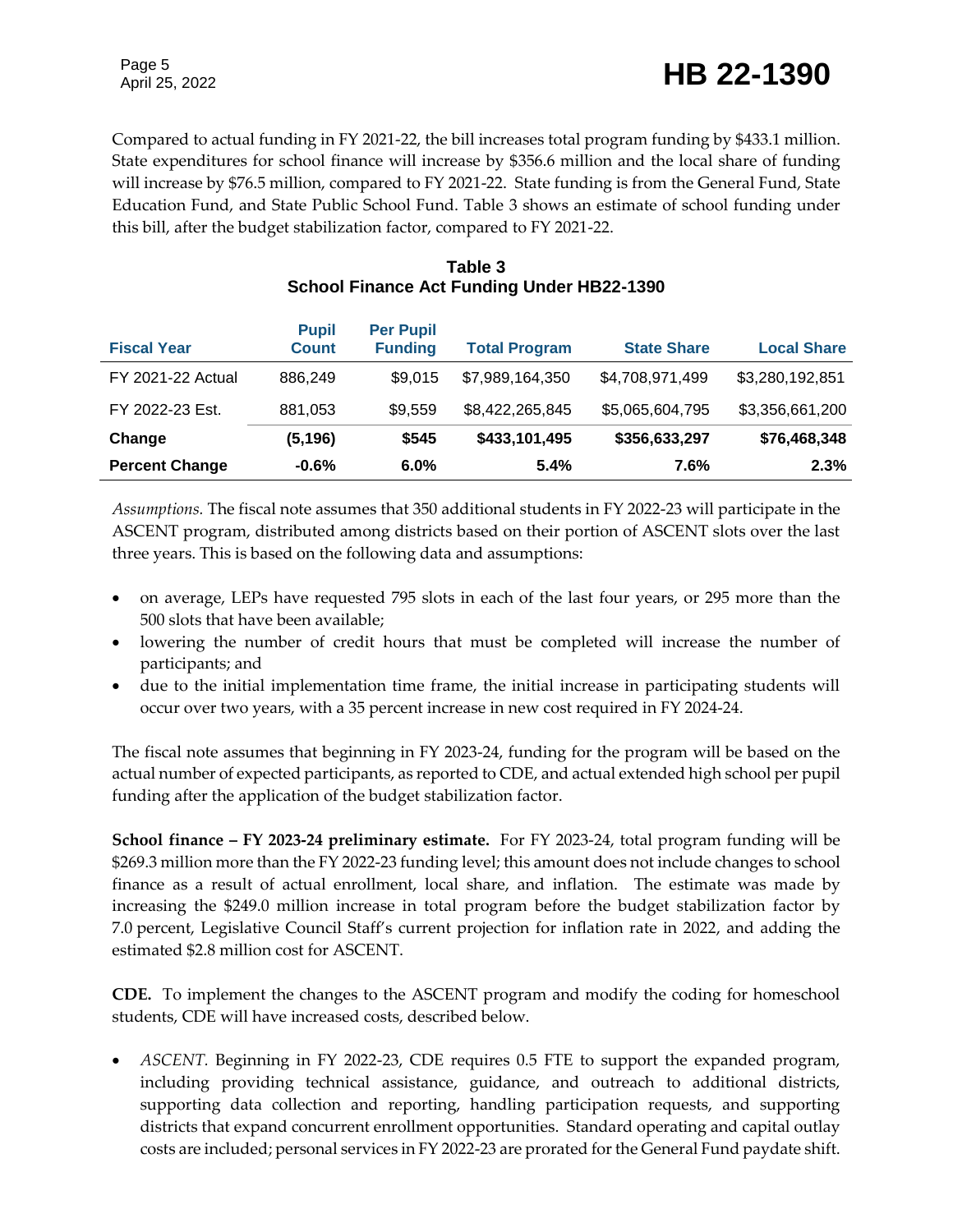*Coding.* CDE requires \$25,000 in FY 2022-23 only to modify computer systems to reflect the coding for homeschool students participating in enrichment programs in school districts.

**Local accountability systems grant program.** CDE requires \$100,000 in FY 2022-23 to contract for the evaluation of the local accountability systems grant program. Current law requires that the program evaluation occur in the program's third year, which would have been FY 2021-22 if not for the suspension of funding in FY 2020-21 due to the pandemic. The bill specifies that the evaluation must occur in FY 2022-23.

**Dyslexia pilot program.** CDE requires \$127,973 in FY 2022-23 for the one-year extension of the dyslexia pilot program. This amount will be used for the contract with the University of Oregon, which currently runs the program.

**Office of the State Auditor.** The bill increases workload and potentially costs for the OSA to coordinate with districts that are eligible for an extension of their audit deadline. Should a district not complete their audit during the 12-month extension, the OSA will incur costs to complete the audit. Costs are estimated at about \$20,000 per school district, plus staff time to manage the audit contract, and will be reimbursed by the school district. If needed, the OSA will request these resources through the annual budget process.

**Institutions of higher education***.*Institutions of higher education that provide concurrent enrollment to students through the ASCENT program will have additional enrollment and tuition revenue from expansion of the program. State funding for institutions of higher education is partially allocated based on changes in enrollment and degrees awarded. To the extent the bill increases enrollment and degrees awarded, an institution's allocation of state funding may increase. No change in appropriations for higher education is required.

**Centrally appropriated costs.** Pursuant to a Joint Budget Committee policy, certain costs associated with this bill are addressed through the annual budget process and centrally appropriated in the Long Bill or supplemental appropriations bills, rather than in this bill. These costs, which include employee insurance and supplemental employee retirement payments, are shown in Table 2.

#### **Other Budget Impacts**

**General Fund reserve.** Under current law, an amount equal to 15 percent of General Fund appropriations must be set aside in the General Fund statutory reserve beginning in FY 2022-23. Based on this fiscal note, the bill is expected to increase the amount of General Fund held in reserve by the amounts in Table 1, which will decrease the amount of General Fund available for other purposes.

#### **School District**

**Total program.** Table 3 compares estimated FY 2022-23 school finance funding levels with actual funding in FY 2021-22. In FY 2022-23, the bill increases funding by \$545 per pupil and funds 5,196 fewer pupils statewide. Total program funding increases by \$433.1 million, from \$8.0 billion to \$8.4 billion. Of this amount, the state's share increases by \$356.6 million, from \$4.7 billion to